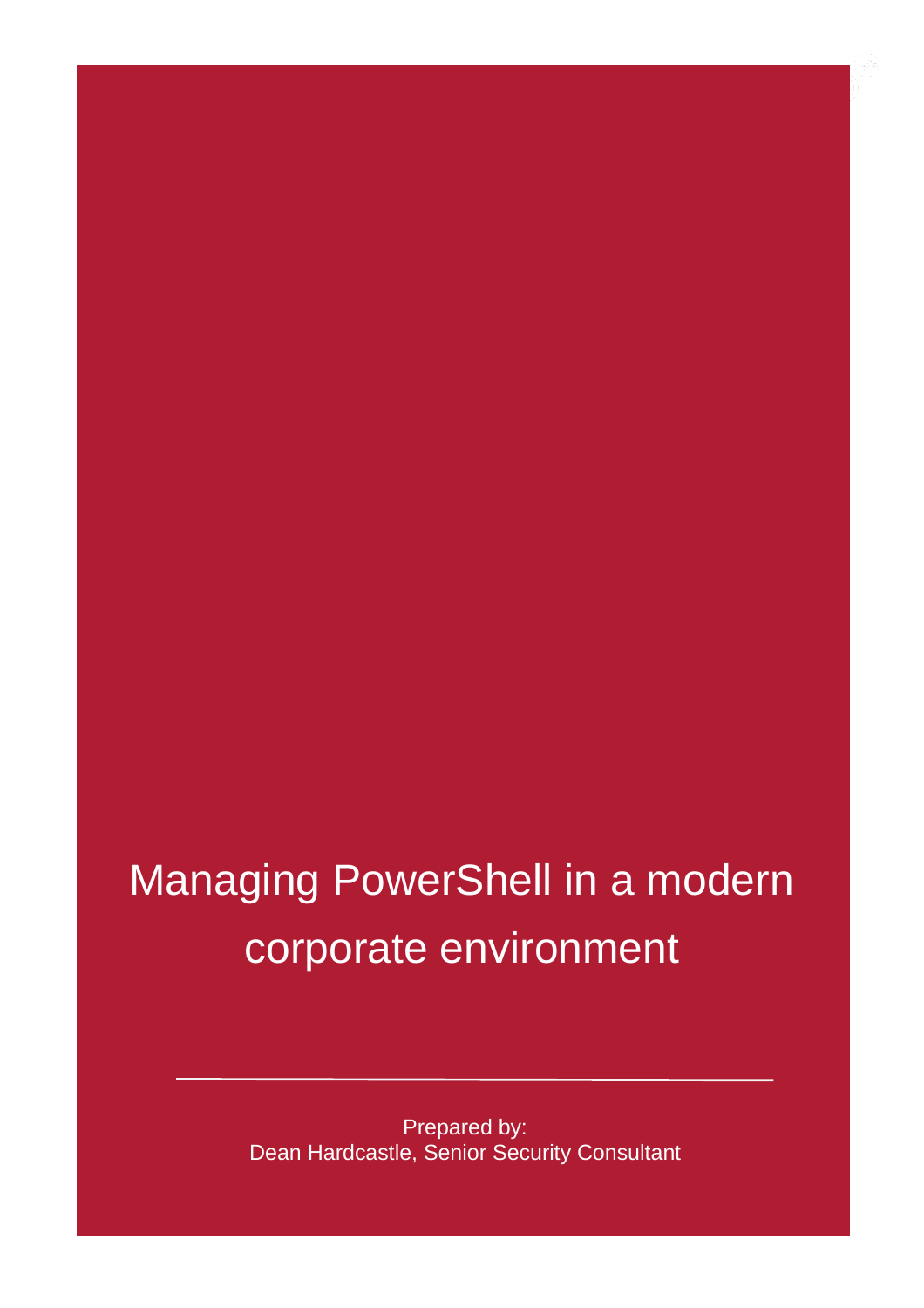## **Table of contents**

| <b>1. Introduction</b>     | 3  |
|----------------------------|----|
| 2. Current defence methods | 5  |
| 3. Modern countermeasures  | 6  |
| <b>4. Conclusion</b>       | 13 |
| <b>5. References</b>       | 15 |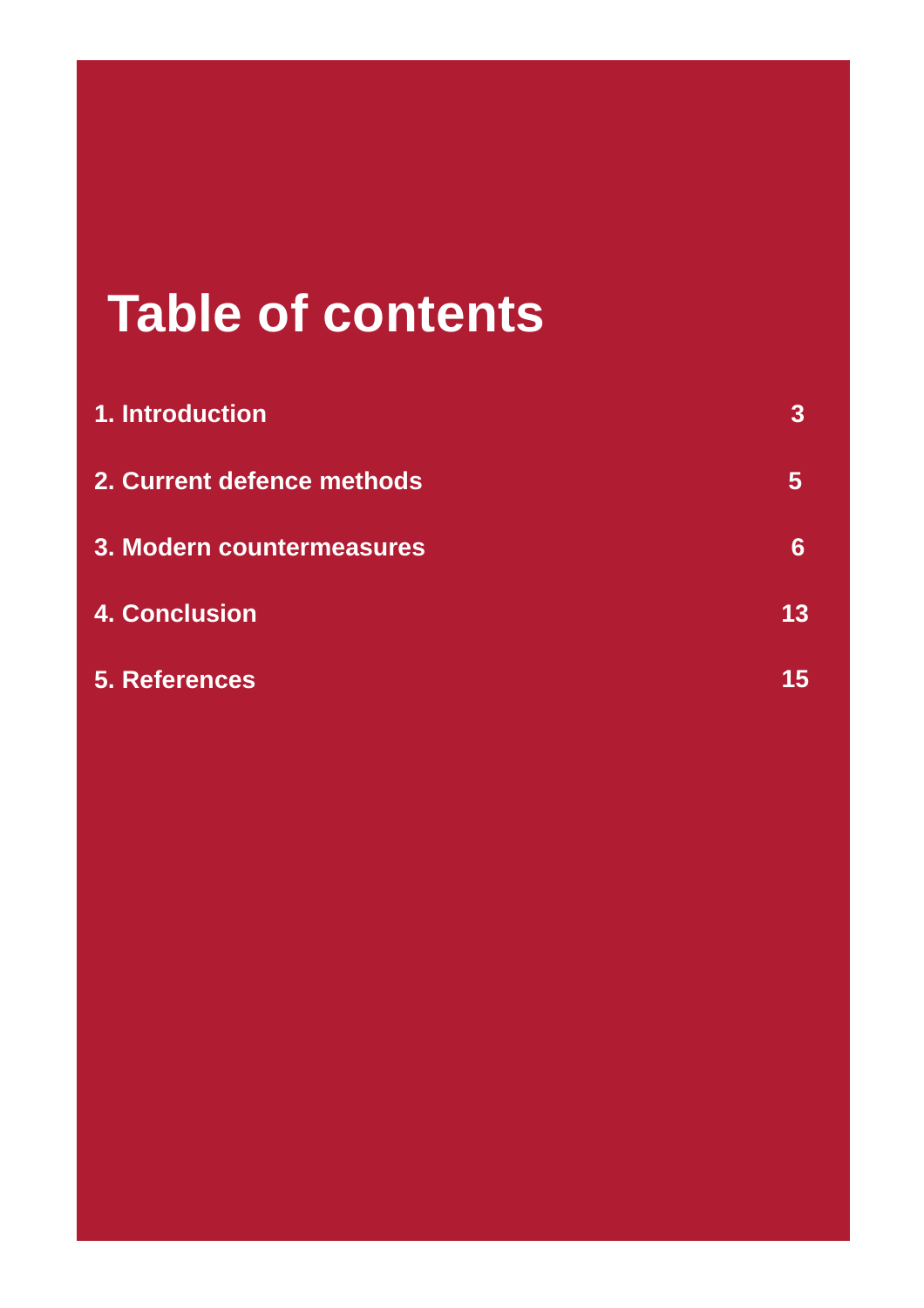## <span id="page-2-0"></span>**1. Introduction**

Since its incarnation in 2006, PowerShell has grown to be a powerful and extensible management tool; allowing for large-scale automation of systems administration and maintenance tasks with ease.

It has also gained notoriety as the preferred post exploitation tool for attackers, owing to the relatively low barrier to entry, due to the ease in writing and extensive Microsoft documentation and presence by default on all Windows hosts since Vista. Following its initial release, PowerShell has undergone a number of changes and has been extensively revised to be more heavily integrated into the operating system. This offers a number of advantages for both systems administrators and attackers alike.

While use of PowerShell for nefarious purposes has grown in popularity, so has the spotlight shone on it. It is often, incorrectly, assumed that PowerShell is a weakness which makes exploitation of Windows hosts possible. While some published exploits have been ported to PowerShell, the tool itself is merely a management framework which to date has very few reported vulnerabilities and is primarily used as a secondary means of attack after the initial breach.

An analysis of several breach reports identified that nearly 38 per cent of recent cyber attacks made use of PowerShell in some form. A large number of affected organisations were unable to detect the use of PowerShell until it was identified during incident response activities. Data gathered by Carbon Black revealed that social engineering was the favoured delivery technique for malicious payloads [1].

*"More than 85 per cent of the attacks leveraging PowerShell were … commodity attacks such as clickfraud, ransomware, fake antivirus and other opportunistic threats. Many of these attacks appeared focused on stealing customer and financial data, and intellectual property, or on disrupting services."[2]*

The prevalence of PowerShell-based post exploitation frameworks has likely increased public awareness, but also significantly reduced the effort required to perform more widespread attacks following successful exploitation. Such frameworks include Nishang, PowerUp, PowerSploit and Empire. Additionally, a number of tools offer PowerShell-like functionality without relying on access to the underling PowerShell binaries (powershell.exe and powershell ise.exe); these include p0wnedShell, nps and PowerPick.

The use of such frameworks makes detection significantly more difficult than typical malware; this is primarily due to the so-called "fileless" nature, in which scripts or libraries may be downloaded and loaded into memory without writing to disk. This renders common Host-based Intrusion Detection System (HIDS) and signature based anti-virus (AV) solutions ineffective.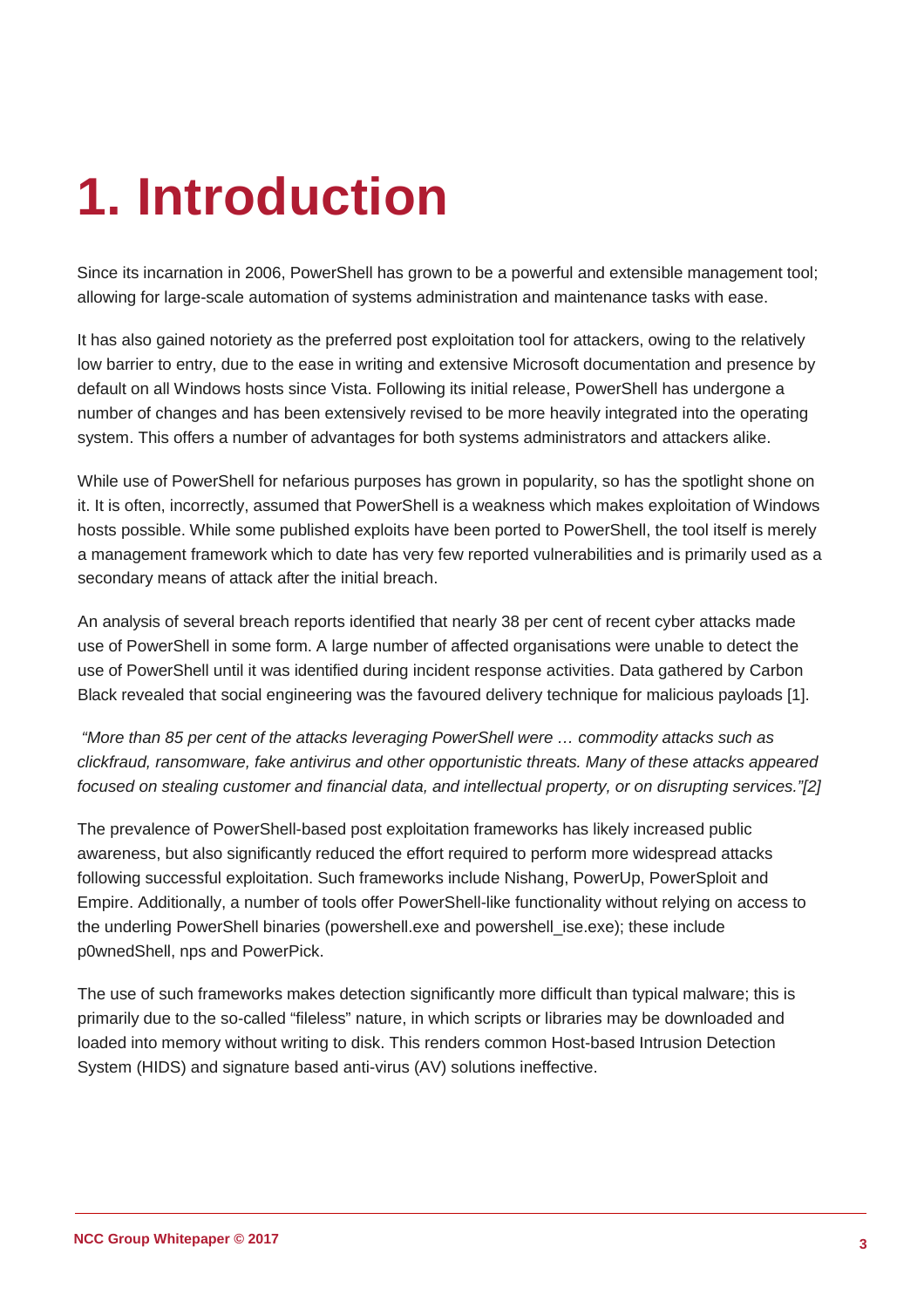Kaspersky Labs reported that several banking and financial institutions had been infected in this manner, in which attackers leveraged PowerShell to inject a malicious payload, which would otherwise be detected by AV signatures, directly into memory [3]. Several other examples in which malware is now being delivered using PowerShell were also identified by Trend Micro; these included "Fareit", "VawTrak" and "PowerWare" [4], which rely on social engineering as a means of initial exploitation. In these instances, attackers were able to execute PowerShell via embedded Office macros or through the use of malicious JavaScript within crafted PDF documents.

The tightly-coupled relationship between PowerShell and the underlying operating system makes administration tasks significantly easier and more efficient. In addition, access to the underlying .Net libraries allows access to functionality which would be otherwise inaccessible to other scripting languages; allowing for execution of C# within PowerShell scripts and vice versa. Conversely, this relationship makes it nearly impossible to disable support for and execution of PowerShell scripts without negatively affecting the day-to-day management of Windows hosts, thus providing a reliable and extensive framework which may be leveraged by attackers.

In some situations, such as when managing Core and Nano installations of Windows Server operating systems, the only effective means of access are through PowerShell remoting. This presents a unique situation in which the tools leveraged by an attacker are the only means of performing legitimate systems administration. Additionally, recent Windows components, such as Microsoft Exchange, Hyper-V and SQL Server are now primarily managed through PowerShell; this places greater reliance on the ability to detect and react to the misuse use of PowerShell rather than simply preventing its execution.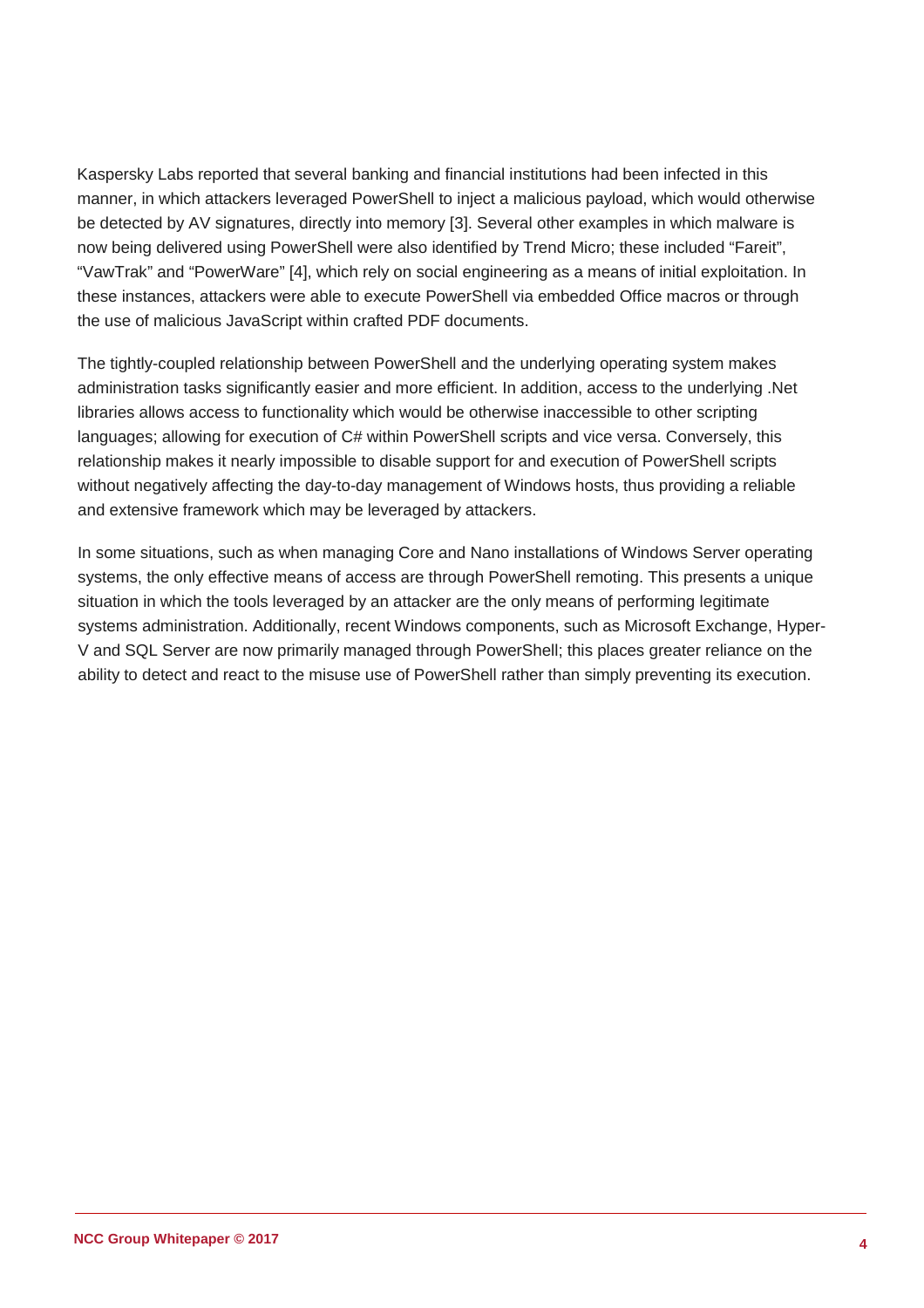## <span id="page-4-0"></span>**2. Current defence methods**

A common approach to preventing use of PowerShell is through the use of the built-in execution policy, which can be enforced via group policy.

Using this feature allows script execution to be limited to the following:

- Signed scripts (AllSigned)
- Signed for execution from a remote location (RemoteSigned)
- Allowing execution of all scripts (Unrestricted)
- Disallowing execution of all scripts (Restricted)

The intention behind this feature is to prevent users from executing untrusted PowerShell scripts, such as those downloaded from public repositories or those accessible from network shares. In reality however, this feature offers little to no protection beyond accidental script execution, due to the presence of a native argument (-executionPolicy bypass) which can be used to temporarily "ignore" the configured policy state.

It has been stated in multiple instances that the execution policy is not a security boundary and should not be relied upon as a sole means of defence [5]. Additionally, several publications exist which detail numerous ways in which the execution policy may be bypassed with relative ease [6].

Alternative approaches include the complete removal or restriction of the PowerShell console and ISE binaries though application restriction policies; though this process often overlooks the presence of both x86 and x64 binaries on 64-bit platforms. While this may prevent a casual attacker, this protection may also be circumvented through a number of means. These include direct access to, or reflective injection of the System.Management.Automation assembly, inclusion of PowerShell within compiled C and C# binaries or leveraging weaknesses in default application restriction policies.

A number of the frameworks described in this document, can automate this task to allow a user with little to no technical expertise to circumvent protections that rely solely on the execution policy or preventing access to the PowerShell binaries.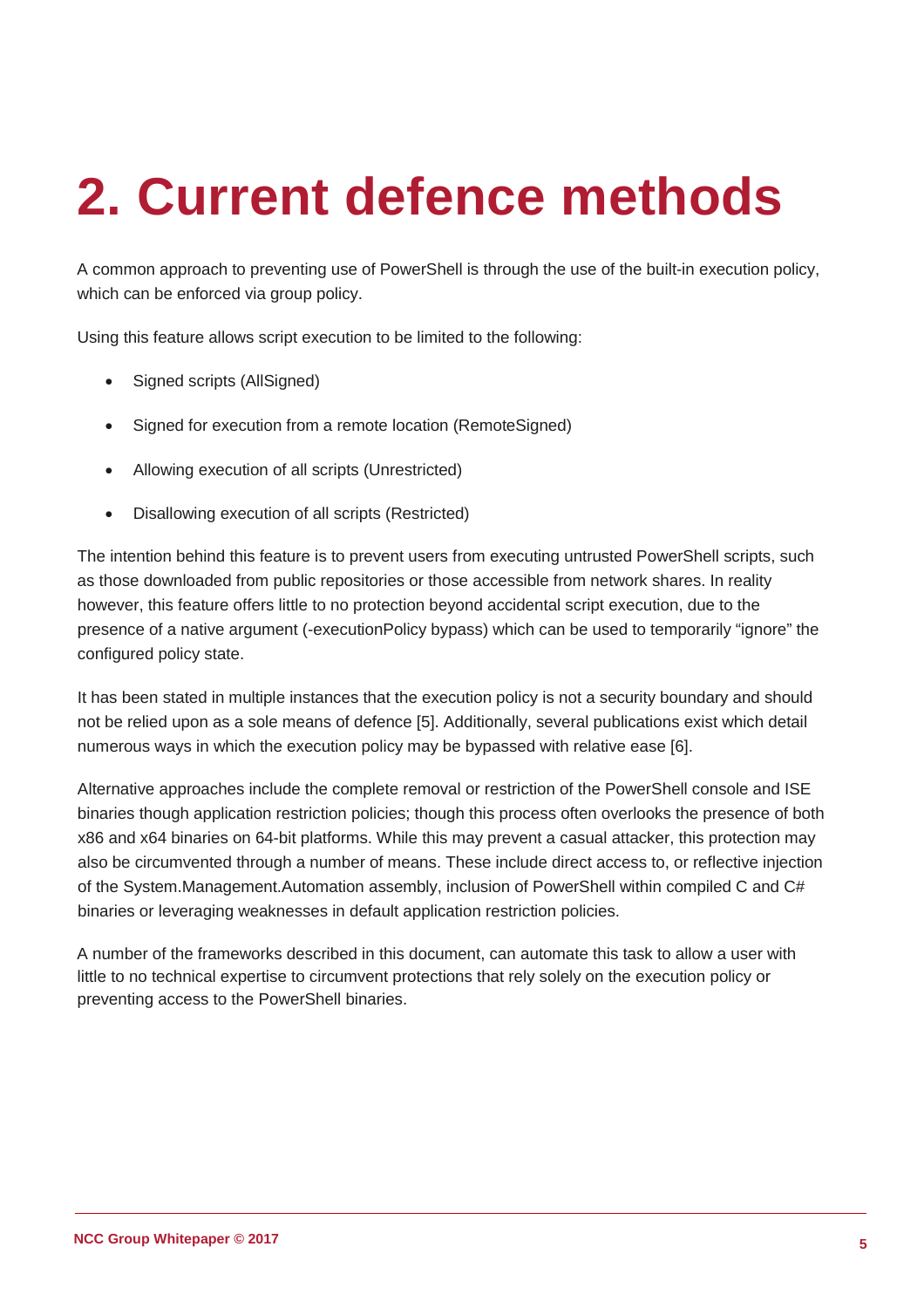## <span id="page-5-0"></span>**3. Modern countermeasures**

More recent versions of PowerShell and the Windows operating system have introduced a vast array of new features that aid in potential breach detection and post-incident analysis. These features, if correctly configured, could drastically reduce the time required to identify malicious activities and allow incident response efforts to be more accurately targeted.

Furthermore, a number of the features offered by these revisions may drastically reduce the potential for abuse of PowerShell by restricting access to the functionality it exposes to users. This document details a number of these features with their advantages and potential pitfalls and shortcomings.

### **3.1 CLM**

Constrained Language Mode (CLM) provides a means to disable access to a number of underlying PowerShell functions, particularly those referenced by potentially malicious tools, by preventing access to unsigned assemblies and a number of native Windows components.

CLM forms a small part of a larger "language mode" feature that was initially introduced in PowerShell version 3. The language mode feature allows for varying degrees of control with respect to the features which may be utilised by users. For instance, using a language mode of "restricted" prevents use of script blocks, but allows execution of any function. Comparatively, use of the constrained language directive further limits access to only native Windows cmdlets, disabling access to direct .Net scripting, use of the Add-Type cmdlet to access Win32 APIs, and interaction with COM objects.

On the surface, enabling this feature seems like an ideal method to reduce the potential for nefarious PowerShell usage. It should however be noted that CLM can only be applied system-wide, and thus affects users and administrators alike, including remote sessions via PowerShell Remoting and WinRM. Such configuration may negatively impact the use of legitimate tools for system automation or administration, and as such, should be used with caution. Thorough testing of this feature is recommended before large-scale deployment to any production environments.

### **3.2 AMSI**

The Anti Malware Scripting Interface (AMSI) aims to provide a layer between anti-virus solutions and the script runtime engine used by automation languages such as VBS, JScript and PowerShell. AMSI aware AV products are able to detect and prevent attempts to access and execute malicious content. Examples of this functionality include preventing the download and subsequent execution of common password recovery tools such as Mimikatz, Meterpreter and Empire payloads, and binaries for which signatures exist.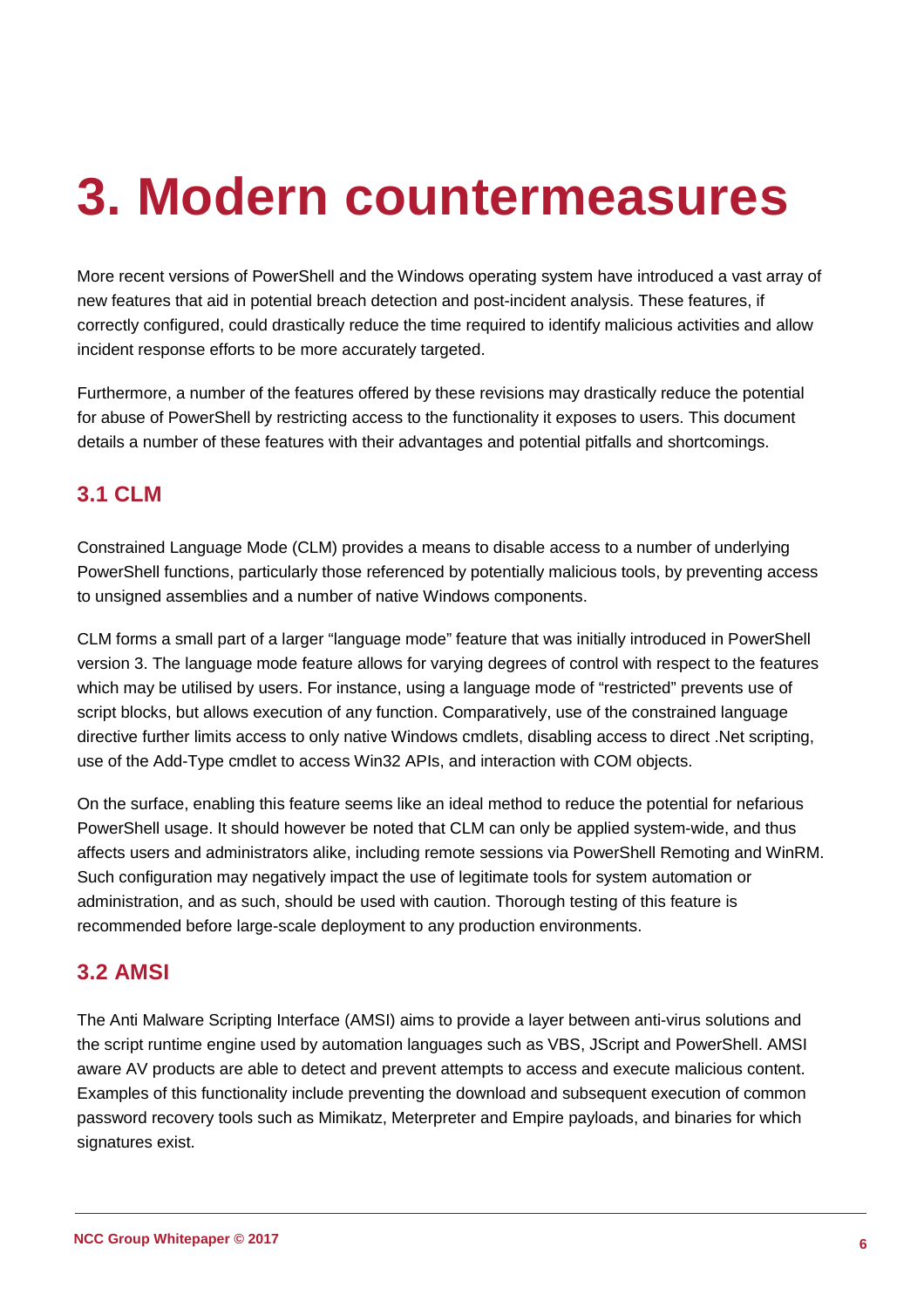AMSI, like many other AV solutions, relies on signature based detection and as such can be bypassed through use of obfuscation or signature masking. Additionally, freely available tools such as p0wnedShell [7], provide simple methods to bypass AMSI by loading a custom DLL at runtime, causing AMSI to be immediately unloaded.

Though useful as a protective measure, anti-virus is not a perfect solution for which several bypass techniques exist. AMSI is no exception, with one researcher publishing a bypass method which could fit within a single tweet (fewer than 140 characters) [8].

In addition to this method, a number of native commands exist which allow disabling of AMSI for the current process, though usage of this feature is subject to script block logging. Also note that if PowerShell version 2 is enabled, it is possible to circumvent AMSI aware anti-virus products by simply executing commands within a PowerShell version 2 console. In doing so, an attacker would be able to download malicious content, that would ordinarily be blocked by anti-virus, and execute it without detection. Such activities would however be recorded if transcripts or script block logging were enabled and appropriately configured.

### **3.3 Module, ScriptBlock & transcript logging**

Transcripts were originally introduced to accompany PowerShell version 2 and provided a crude form of logging by writing all command input and output to a text file at a defined location. Earlier revisions of the transcript logging feature were configured on a per-user basis and required a change to their respective PowerShell profile to enable transcripts. As this setting was controlled by the user profile, it was trivial to disable and thus may allow malicious activities to go unnoticed.

PowerShell version 5 introduced a revision to transcripts, enabling them to be configured at a system level and enforced via group policy. This made it possible to perform basic post incident analysis in which PowerShell had been leveraged, though such logging was not applied to any other processes. In addition, any use of Write-Host, code obfuscation or pipeline processing that was performed was not captured, instead commands were logged verbatim, leaving deobfuscation efforts for post analysis activities.

Additions to transcript logging include the ability to record commands executed by "interfaceless" instances of PowerShell, such as those executed within compiled binaries. This also extends to the ISE, which previously was not captured in transcripts.

Code obfuscation techniques often rely on use of unclear variable names, use of StringFormat commands to reconstruct disparate code sections, use of custom aliases and character encoding. In order to execute code that utilises these techniques, the obfuscated content is parsed through a processing pipeline. The output of the pipeline processing may still contain short variable names and custom aliases, however code sections that were broken into unintelligible segments are combined and thus human readable in log output.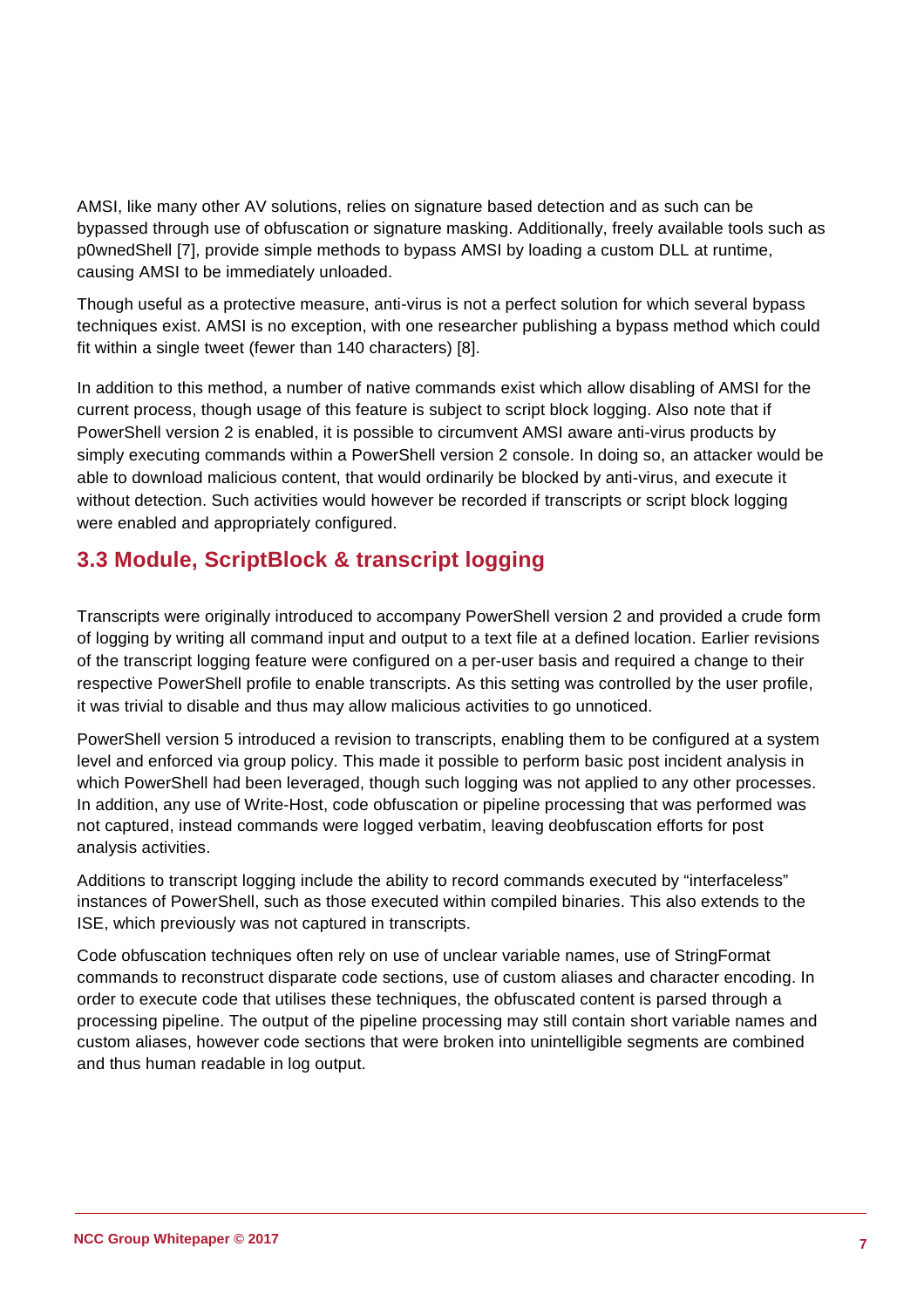The version 5 engine also introduced a variation on transcript logging that was known as script block logging. This feature introduced pipeline parsing, making it possible to identify the precise command executed by a user, irrespective of any obfuscation applied to it. Analysis of the logs produced by script block logging may be combined with string or pattern to discern legitimate from malicious PowerShell usage.

Tools such as Invoke-Obfuscation [9] can perform multiple methods of transformation in order to obfuscate code. The below code snippet makes use of Invoke-Obfuscation to transform the "Write-Output 'foo'" command using multiple iterations of string and token obfuscation.

(("{31}{21}{16}{33}{7}{56}{68}{42}{23}{0}{51}{43}{54}{4}{8}{48}{57}{34}{66}{65}{2}{49}{24}{35}{6}{67}{58} {29}{19}{11}{62}{64}{30}{44}{59}{60}{45}{13}{14}{52}{12}{9}{32}{40}{20}{26}{22}{18}{61}{36}{63}{27}{1}{ 15}{10}{50}{47}{46}{17}{53}{38}{28}{3}{41}{55}{39}{37}{5}{25}" -f '{',("{0}{2}{1}" -f'ChAr',' ',']34)'),("{0}{1}"-f 'sD,','ks'),'B',("{3}{1}{0}{2}"-f'C','h,8','ks','tput8C'),("{0}{1}" -f'IC[5',']'),("{1}{0}"-f 'D.(',',ks'),'}6','D',("{1}{0}"-f '9)',']3'),'D',("{0}{1}"-f'k','sD,'),'r','st',("{1}{0}"-f'iNG','R'),'u','{0}','v','oks','C','C','1}{3}',("{1}{0}" f'sDxn','k'),'1}',("{0}{1}"-f '8','Chk'),("{1}{0}{2}" -f 'sD','+ksDxk',')'),'E(',("{0}{1}"-f 't','RiNG]['),("{1}{0}" f'3]+E','1'),("{2}{0}{1}" -f 'D,ks','De8','ks'),'xn',' ((6iA{6}{2}{','.re','{5}{7}{4}{8',("{1}{0}{3}{2}" f',k','sD','hwriks','sD'),'sD',',','l','[','b','PlA',("{0}{1}"-f 'UENv:','P'),("{0}{2}{1}{3}" -f 'Dt8','D','Ch,ks',',ksD'),'}{0}xno-f8Ch-','o',("{0}{1}" -f 'ks','D,['),'UEN','EB',',','D',("{0}{1}" -f'4&(',' '),'2',("{1}{0}"-f'[ChA',']'),("{2}{0}{1}" -f 'PuBl','iC',':'),'ou','u',("{1}{0}" -f'k','iA-f'),'ksD{k','no',("{1}{0}"-f 'e','ksD)).r'),("{0}{1}{3}{2}"-f'PlACE(','ks','8Ch','D'),'D',("{1}{0}"-f'Dxnof','ks'),'[s','oo',("{2}{0}{1}" -f'Dh)',' k','s'),'D,k','x','s')).("{1}{0}" -f 'Place','re').Invoke('uD4','|')."R`ePLACe"(([cHAr]54+[cHAr]105+[cHAr]65),[StRinG][cHAr]34).("{2}{1}{0}"- 'e','ePlac','r').Invoke('EBU','\$')."rE`pLa`CE"(([cHAr]107+[cHAr]115+[cHAr]68),[StRinG][cHAr]39) |.( \${ENv`:CO`M`SPeC}[4,26,25]-joIn'')

While this command may be largely unreadable to a human, the eventual pipeline processing required for this to be executed by the PowerShell runtime engine will return a version of the command which will be legible when using script block logging. This is a major advantage over simple transcripts, as they only record raw command input and output.

The event log messages below demonstrate the pipeline processing from the initial obfuscated command to the final executed command.

#### Creating Scriptblock text (1 of 1):

(("{31}{21}}16}33}{7}{56}{68}{42}}23}{0}{51}{43}}54}{48}{57}}34}{66}{65}{2}{49}{24}}35}{6}{67}{58}{29}}19} {11}{62}{64}{30}{44}{59}{60}{45}{13}{14}{52}{12}{9}{32}{40}{20}{26}{22}{18}{61}{36}{63}{27}{1}{15}{10}{50}{47}{46} {17}{53}{38}{28}{3}{41}{55}{39}{37}{5}{39}{37}{5}{25}" -f '{',("{0}{2}{1}" -f'ChAr',' ',']34)'),("{0}{1}"-f 'sD,','ks'),'B',("{3}{1}{0} {2}"-f'C','h,8','ks','tput8C'),("{0}{1}"-f'lC[5',']'),("{1}{0}"-f 'D.(',',ks'),'}6','D',("{1}{0}"-f '9)',']3'),'D',("{0}{1}"f'k','sD,'),'r','st',("{1}{0}"-f'iNG','R'),'u','{0}','v','oks','C','C','1}{3}',("{1}{0}"-f'sDxn','k'),'1}',("{0}{1}"-f'8','Chk'), ("{1}(0){2}" -f 'sD','+ksDxk',')'),'E(',("{0}(1}"-f 't','RiNG]['),("{1}(0)" -f'3]+E','1'),("{2}(0){1}" -f 'D,ks','De8','ks'),'xn',' ((6iA{6}{2}{','.re','{5}{7}{4}{8',("{1}{0}{3}{2}"-f',k','sD','hwriks','sD'),'sD',','|','[','b','PIA',("{0} {1}"-f 'UENv:','P'),("{0}{2}{1}{3}" -f 'Dt8','D','Ch,ks',',ksD'),'}{0}xno-f8Ch-','o',("{0}{1}" -f 'ks','D, ['),'UEN','EB',',','D',("{0}{1}" -f'4&(',' '),'2',("{1}{0}"-f'[ChA',']'),("{2}{0}{1}" -f 'PuBI','iC',':'),'ou','u',("{1}{0}" -<br>f'k','iA-f'),'ksD{k','no',("{1}{0}"-f'e','ksD)).r'),("{0}{1}{3}{2}"-f'PIACE(','ks','8Ch','D'),' f'Dxnof','ks'),'[s','oo',("{2}{0}{1}" -f'Dh)',' k','s'),'D,k','x','s')).("{1}{0}" -f 'Place','re').Invoke ('uD4','|')."R`ePLACe"(([cHAr]54+[cHAr]105+[cHAr]65),[StRinG][cHAr]34).("{2}{1}(0}"-f 'e','ePlac','r').lnvoke ('EBU','\$')."rE`pLa`CE"(([cHAr]107+[cHAr]115+[cHAr]68),[StRinG][cHAr]39) |.( \${ENv`:CO`M`SPeC}[4,26,25]joln")

ScriptBlock ID: 63fc9d7a-08f4-41c1-945c-4fb20bdeea49

*Initial obfuscated command*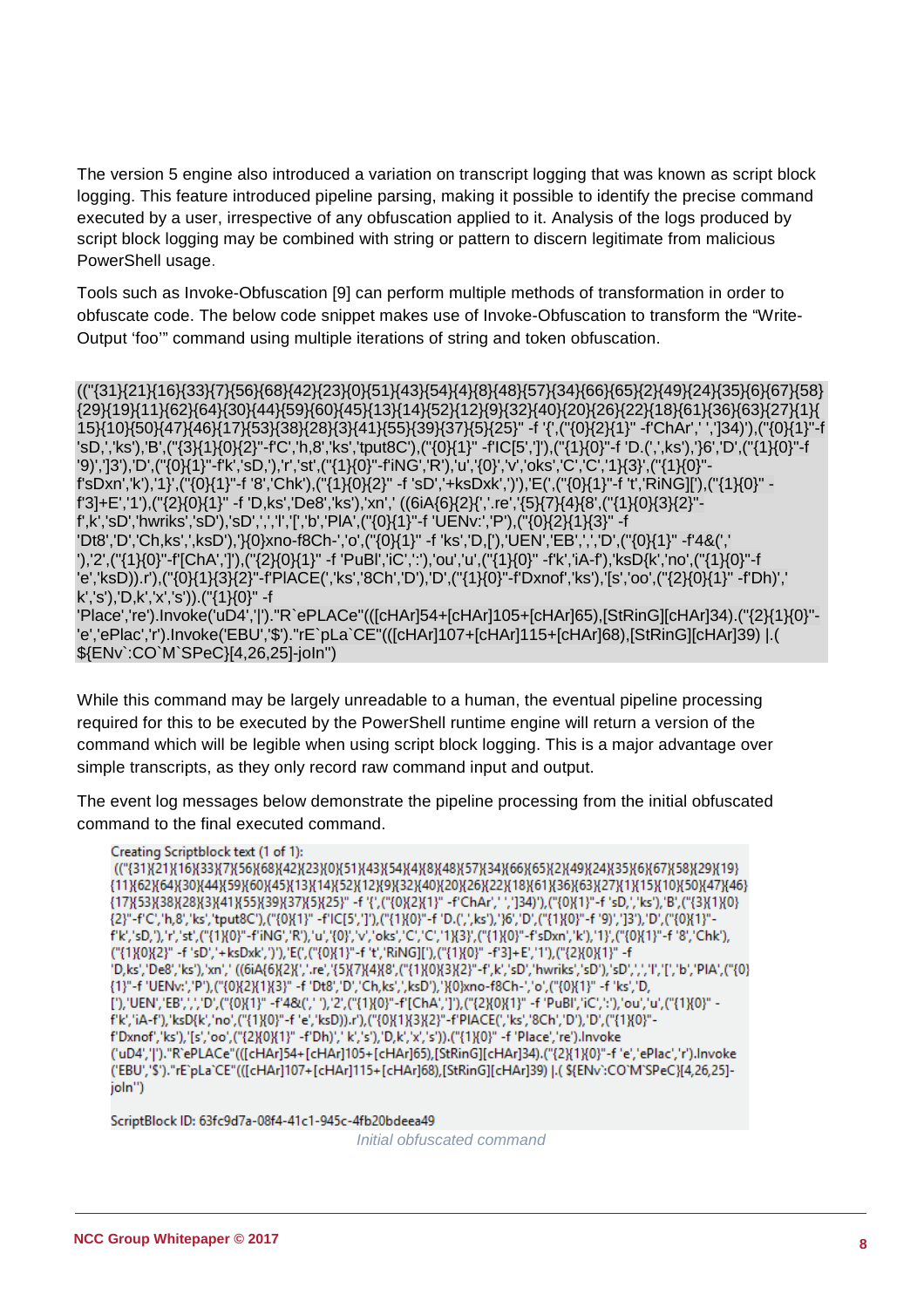```
CommandInvocation(Write-Output): "Write-Output"
ParameterBinding(Write-Output): name="InputObject"; value="foo"
Context:
   Severity = Informational
    Host Name = ConsoleHost
    Host Version = 5.1.14393.1066
    Host ID = c467d2b3-01ef-4001-8842-e8c91b1beb83
    Host Application = C:\Windows\System32\WindowsPowerShell\v1.0\powershell.exe
    Engine Version = 5.1.14393.1066Runspace ID = f66618f9-fdd6-4210-93d2-1331e3c74368
    Pipeline ID = 6Command Name = Write-Output
    Command Type = Cmdlet
```
*Post pipeline processing command output*

## **3.4 CMS**

While enabling features such as script block logging may greatly increase overall visibility, it may also allow sensitive data to be inadvertently recorded in user readable locations. Any data stored in event log messages may also be read by a non-privileged user, thus allowing logged sensitive data such as user credentials to be retrieved, potentially leading to horizontal and/or vertical privilege escalation.

To counter this, PowerShell version 5 introduced cryptographic message syntax (CMS) [10], which uses a certificate to encrypt message data before writing to the event log. This data may be later decrypted and analysed only when combined with the corresponding private key. This greatly reduces the risk of inadvertent disclosure of sensitive data through verbose logging as any logged data cannot be read until decrypted.

Keys can be configured and deployed using group policy, allowing unique keys to be deployed per device. The "Unprotect-CmsMessage" cmdlet supports the presence of multiple private keys in the local certificate store, making it a seamless process to manage the use of multiple private keys without the need to manually specify the corresponding private key for a given encrypted message.

Once "protected", event log messages are written with a Base64 encoded version of the encrypted data and are delimited by "—–BEGIN CMS—– " and "—–END CMS—– " to denote the start and end of the message. This format is similar to that seen by users of similar public/private key implementations, such as PGP and GPG like. Furthermore, CMS is interoperable with other IETF compliant tools, such as OpenSSL, although some manipulation of the message is required for this.

### **3.5 Secure code generation**

With the increase in administrative activities that are performed via PowerShell, a need arises for user-friendly tools which can consume and gracefully handle untrusted user input. Accepting use of user supplied input brings with it the need for proper input validation and sanitisation; failure to do so can have negative consequences, which in the case of PowerShell is likely to lead to command injection.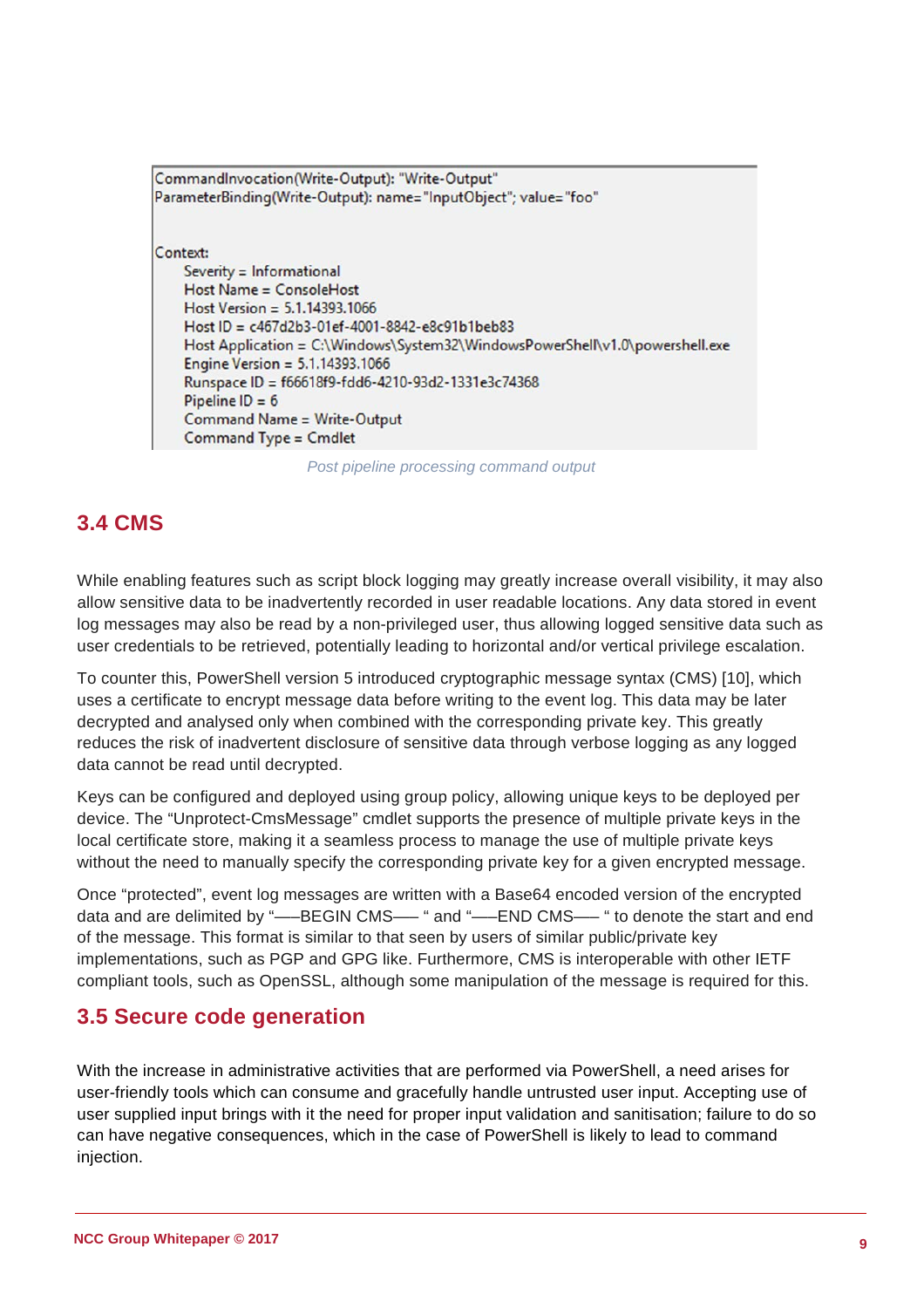Secure code generation is akin to protecting against cross-site scripting or SQL injection, as would be typically seen in a web application, though applied to PowerShell scripts. This feature allows user supplied input to be escaped using a variety of functions enabling it to be dynamically included in commands or script blocks without the risk of negative or unforeseen states of execution.

This functionality if offered via the *CodeGeneration* [11] class, allowing it to also be leveraged by native .Net applications.

This class exposes the following four functions:

| <b>Name</b>                     | <b>Description</b>                                                                                                                                                                                                                                             |
|---------------------------------|----------------------------------------------------------------------------------------------------------------------------------------------------------------------------------------------------------------------------------------------------------------|
| EscapeBlockCommentContent       | Escapes content so that it is safe for inclusion in a block<br>comment.                                                                                                                                                                                        |
| <b>EscapeFormatStringConten</b> | Escapes content so that it is safe for inclusion in a string that<br>will later be used as a format string. If this is to be embedded<br>inside of a single-quoted string, be sure to also call<br>EscapeSingleQuotedStringContent.                            |
| EscapeSingleQuotedStringContent | Escapes content so that it is safe for inclusion in a single-<br>quoted string.                                                                                                                                                                                |
| EscapeVariableName              | Escapes content so that it is safe for inclusion in a string that<br>will later be used in a variable name reference. This is only<br>valid when used within PowerShell's curly brace naming<br>syntax. For example: '\${' + EscapeVariableName('value') + '}' |

Use of these functions is strongly advised if any user supplied input is to be parsed by PowerShell scripts, in particular those which operate in a privileged user context.

## **3.6 Application restrictions**

Application restrictions, such as those imposed via AppLocker can often prove to be an effective means of controlling access to applications, and in some instances enforcing the use of specific application versions. Policies can be configured in black and whitelist modes, though the latter requires considerable effort in order to develop and maintain a suitable policy without negatively impacting legitimate business activities.

In addition, while successful in defeating a less sophisticated attacker, multiple documented instances exist which may make it possible to circumvent AppLocker policies; in particular those which make use of default baselines, such as whitelisting the entirety of the "Windows" directory.

A commonly overlooked default rule permits execution of binaries in C:\Windows\Tasks - combing this default configuration with a compiled C# binary makes it possible to bypass multiple system protection features with relative ease; these include Constrained Language Mode, script execution policies, AMSI AV integration, and application restrictions. Note that while it may be possible to bypass these protections, Script block logging may be used to audit and alert on the execution of any PowerShell command, which depending on configuration may include details of the specific commands that are executed.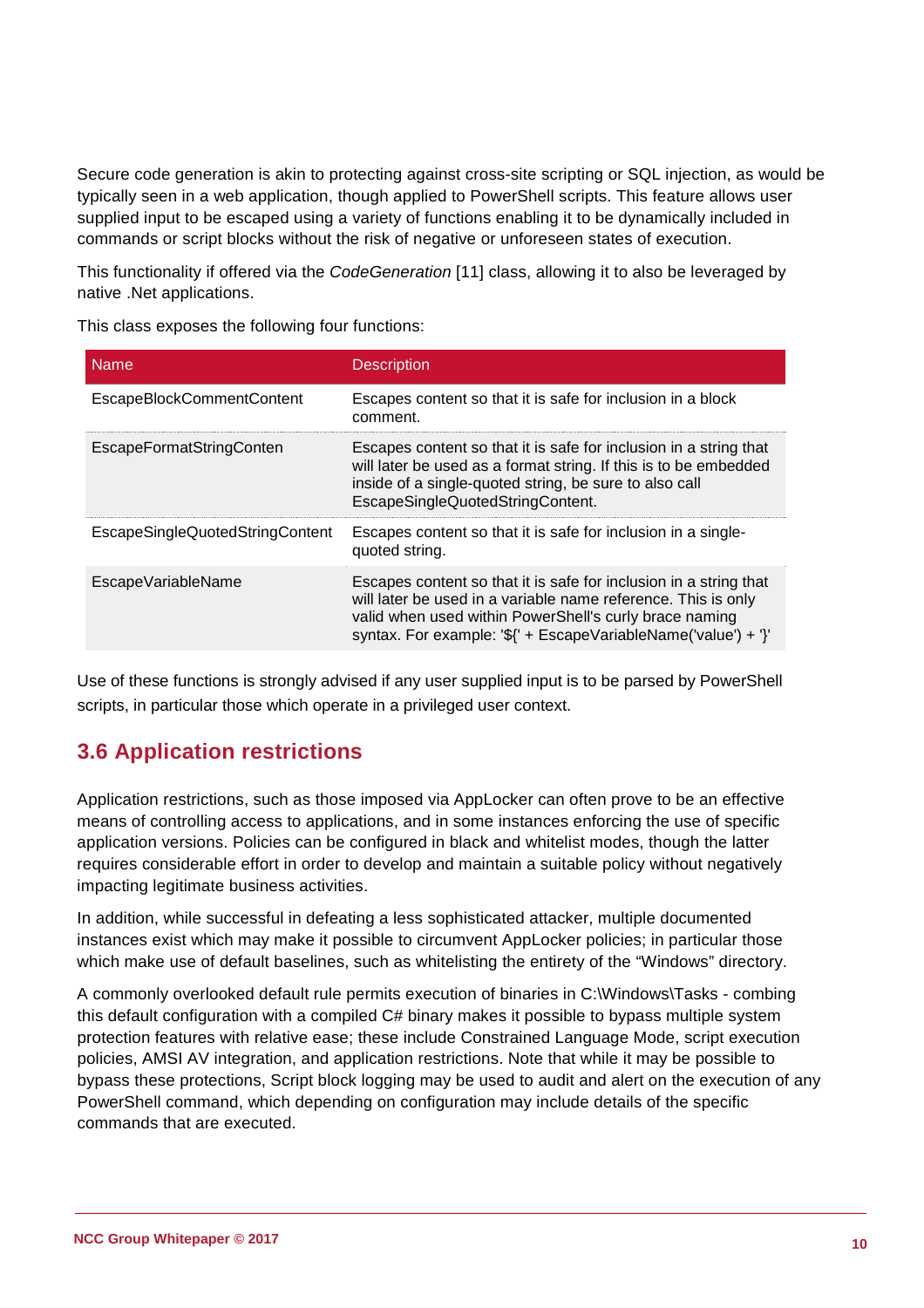## **3.7 PowerShell v2 Engine**

The PowerShell version 2 scripting engine, while present by default alongside later versions, is not subject to the same restrictions that apply to later versions; as such features including CLM and AMSI AV integration are not supported. In an environment where the PowerShell version 2 engine has not been removed, circumventing CLM and AMSI aware AV can be trivially achieved by launching PowerShell in version 2 mode by simply supplying the "-version 2" parameter at runtime.

The screenshot below demonstrates the use of CLM, firstly in a PowerShell version 5, and secondly a version 2 shell. Note that PowerShell version 2 does not execute in Constrained Language Mode, despite this being enabled system-wide. CLM is also ineffective when accessing the System.Management.Automation assembly via compiled C and C# binaries, irrespective of system configuration.

**X** Windows PowerShell



*Language modes across PowerShell versions 2 and 5*

The version 2 scripting engine can be removed to enforce use of more recent PowerShell versions, though Add/Remove programs though thorough testing is recommended before performing this action as it may come at the cost of legacy function support.

### **3.8 JEA**

In an environment where large numbers of services exist, all of which requiring distinct administrative users, it is easy to see how privileged accounts are often compromised due to their widespread usage as part of normal business activities.

While good practice dictates administrative accounts are only used when necessary, and a lower privileged account used for normal operational activities, it is near impossible to properly enforce this across a large estate. Even in instances where this can be enforced, there comes a time in which administrative users will need to log into a host and as such potentially expose their accounts to compromise.

Just Enough Admin (JEA) [12] aims to solve this problem by providing a means to create accounts that can be limited to performing a precise task and no more. At present, this feature is only supported through PS Remoting sessions.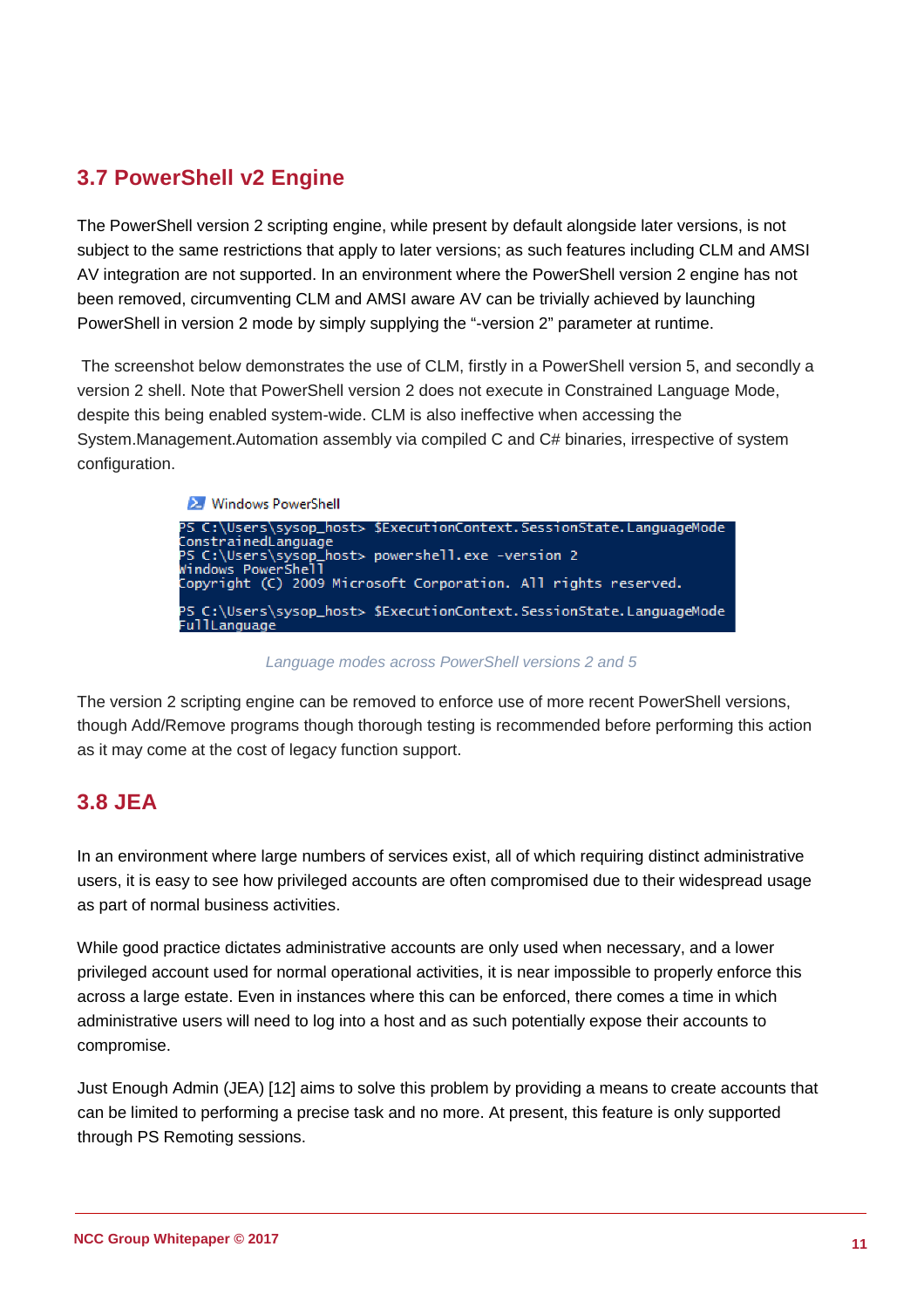Using JEA it is possible to create an account with sufficient privileges to perform a discrete task, such as updating DNS records, or restarting a specific service. So called "role capabilities" can be defined, which can be open or sufficiently fine grained as to limit the cmdlets that may be used, and their associated parameter values to a precise set. Users are then assigned access to specific hosts and associated with role profiles through the use of session configuration files.

The role capability seen below creates a role in which the associated users are only able to execute the Restart-Service command and may only supply either "Dns" or "Spooler" as arguments:

```
VisibleCmdlets = @{ Name = 'Restart-Service'; Parameters = @{ Name = 'Name';
ValidateSet = 'Dns', 'Spooler' }}
```
Policies are not limited to restricting the use of PowerShell cmdlets however, they also provide support to whitelist external binaries or scripts by supplying their absolute path. It should however be noted that allowing a user to execute external PowerShell scripts and binaries, also comes with the inability to restrict the parameters that may be supplied by the user. Careful review of any whitelisted binaries or scripts should be performed before assigning permissions to execute them within a policy. Where possible, native cmdlets should be used in place of third party scripts as the input parameters and respective values can be contained using JEA.

When configuring JEA, it is recommended to make use of "Virtual Accounts", as these are one-time ephemeral accounts which exist only for the duration of the session, as soon as a session is terminated the account is destroyed. In addition, the credentials for the virtual account need not be known by the connecting user, no can the account be used to establish graphical remote desktop sessions or access an unrestricted PowerShell endpoint.

It is important to note that JEA does not prevent administrative users from accessing hosts, instead if attempts to provide a means in which non-administrative users can perform a restricted set of administrative tasks without the need for a fully-fledged administrator account. "One of the core principles of JEA is that it allows non-admins to perform some admin tasks. JEA does not protect against those who already have administrator privileges. Users who belong "domain admins," "local admins," or other highly privileged groups in your environment will still be able to get around JEA's protections by signing into the machine via another means." [13]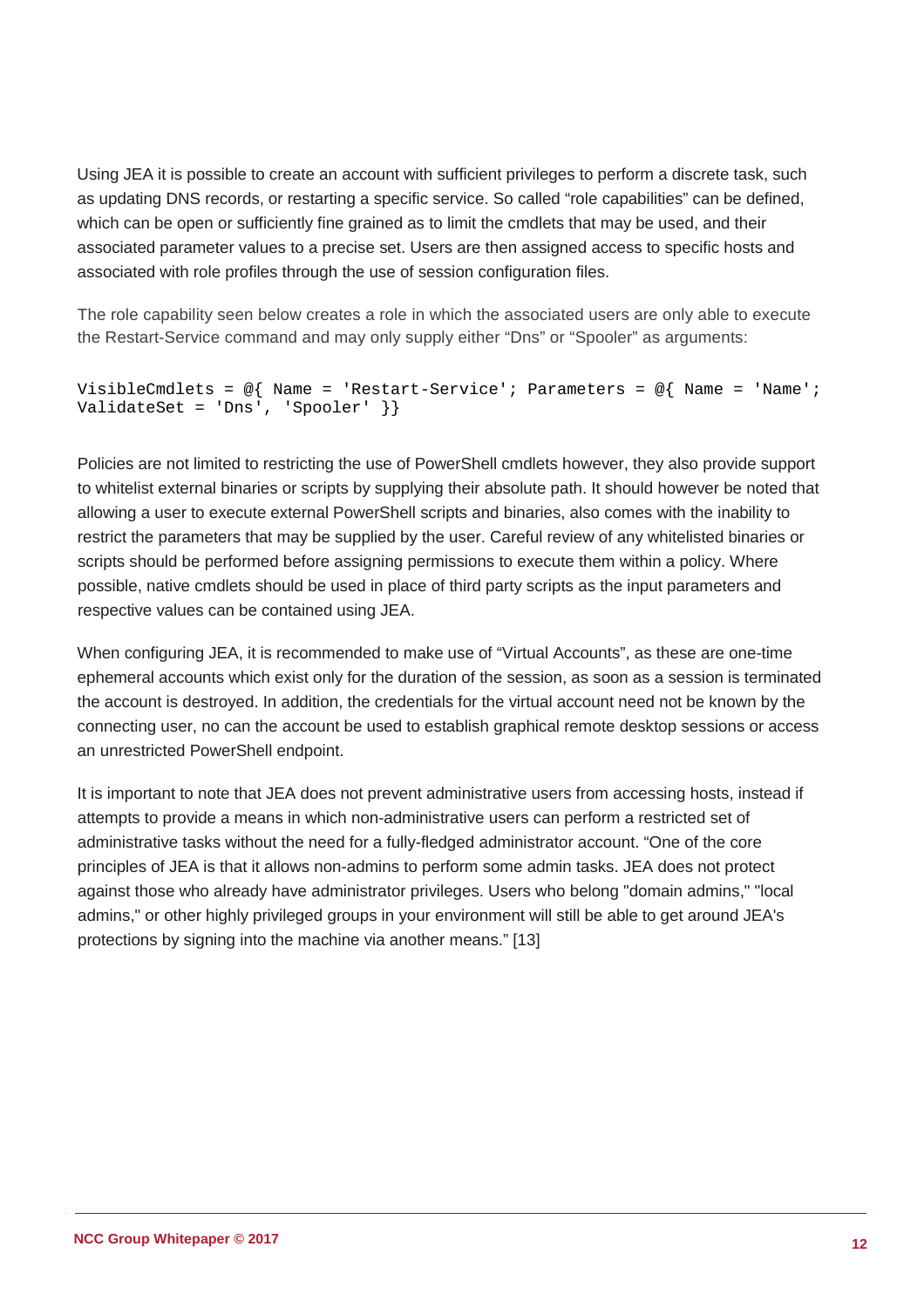# **4. Conclusion**

While multiple options exist to help reduce or identify the misuse of PowerShell within an organisation, there is no single solution that can effectively deny all access to the underlying functionality that it offers.

Application whitelisting can help to prevent unauthorised use of applications, including PowerShell and associated scripts, but comes at a cost of considerable effort being required in order to develop and maintain policies that effectively restrict application usage without negatively affecting users or business processes. An alternative blacklisting approach may be taken, though this would only serve to prevent execution of known applications, thus any newly written or modified applications would not be subject to the blacklist.

Windows 10 provides native support for PowerShell version 5, which includes enhanced logged and detection features. This may also be extended by the use of Anti-Malware Scripting Interface (AMSI) capable antivirus such as Windows Defender.

When using module and script block logging, it is vital that logs are centrally recorded and correlated. Using data from a variety of sources may provide insight into the activities of an attacker or malicious user and aid in identifying them easier in the attack chain.

Logging should be enabled and where possible, a SIEM solution should be used to perform automated correlation, analysis and alerting based on clearly defined rules. Logging functionality offered by PowerShell version 5 may provide useful insight, not only into day to day business operations but also in identifying any potential conflicts caused by other protective mechanisms such as CLM or application restriction policies.

Log correlation may include key word matching, though this should not simply be restricted to searching for known tools by name. As previously mentioned, an attacker may be able to obfuscate or entirely remove references to a particular well-known name or function to prevent signature based detection. Instead, searches should be perform for immutable constants, without which certain functionality would not be accessible; these may include references to specific Win32 API calls, assemblies or system libraries [14].

When utilising verbose logging, it is important to consider the nature of the data that may be logged and any downstream systems that may ingest this data. Given the verbose levels of logging that are offered by later versions of PowerShell, consideration should also be given to implementing protected event logging; this allows for the capture of potentially sensitive data without inadvertent disclosure through access to log messages as log messages are encrypted and may only be decrypted by the corresponding private key. Encrypted log messages may be decrypted and parsed to remove or obfuscate sensitive data in a controlled manner before these are ingested by other services; not only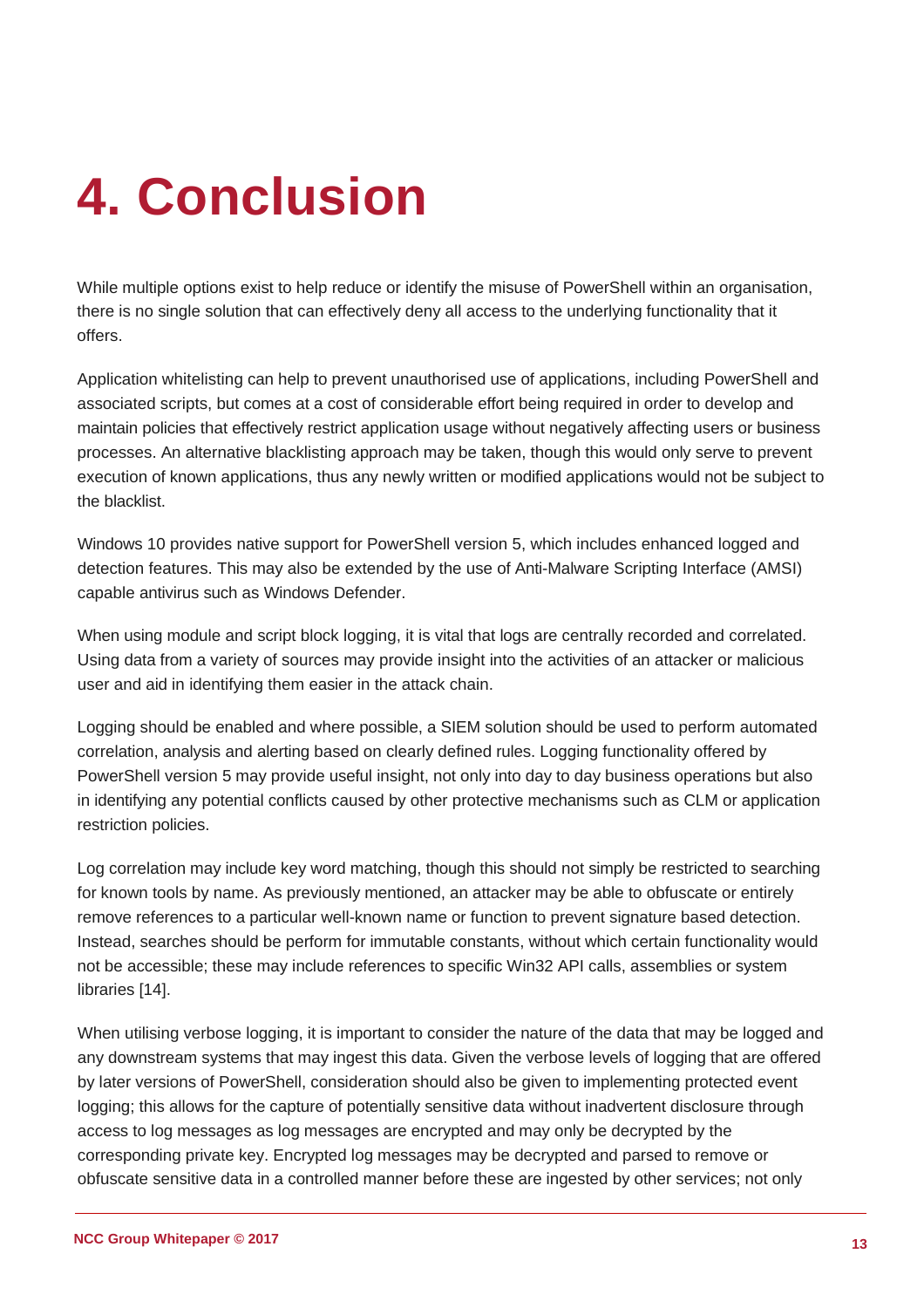does this aid in securing access to sensitive data, it also masks logging activities from an attacker or malicious user and thus provides an advantage to security and incident response analysts.

While Windows 10 offers a number of enhancements, it is also bundled with PowerShell version 2, which is not subject to number of native projects and may undermine hardening attempts. Where possible, all hosts should be updated to the latest supported version of PowerShell. Not only does this bring a large number of functional improvements but also provides access to the array of security enhancements detailed herein.

Use of these enhanced security controls should also be combined with a system wide removal of the PowerShell version 2 engine, as this is not subject to the same protections offered to later PowerShell versions; leaving this component in place may allow an attacker or malicious user to circumvent controls such as Constrained Language Mode and AMSI AV components with relative ease by simply launching PowerShell and supplying the "-version 2" argument.

It should be noted that commands executed using the version 2 engine are still subject to script block logging, though this would limit the ability to identify and react to potential threats that leverage PowerShell.

When accepting and parsing user input in scripts, the functions exposed by the CodeGeneration class should be leveraged in order to sanitise all input before inclusion in any expressions.

In addition the above detective measures, use of JEA where possible is also recommended to reduce the need for large numbers of administrative users and provide a controlled environment in which nonadministrative users may perform administrative activities without the need for a fully-fledged administrator account. Not only does the use of JEA aid in controlling management duties, it also provides greater insight into the day to day management of an environment; when combined with script block logging it may be possible to further refine JEA policies to more tightly restrict the precise commands that any given user may execute.

Generally speaking, a combination of the technologies outlined in this document should be used as part of a layered defence approach. Effective log collection and analysis may prove to be vital, particularly when responding to an incident though this alone will not prevent malicious use of PowerShell based tools. Careful implementation of features such as application restriction policies and use of CLM may help to reduce the potential impact an attacker or malicious user may have, though these are by no means a perfect solution. Additionally, use of application restriction policies may also had a substantial management overhead in ensuring that policies are maintained without negatively impacting normal business operations.